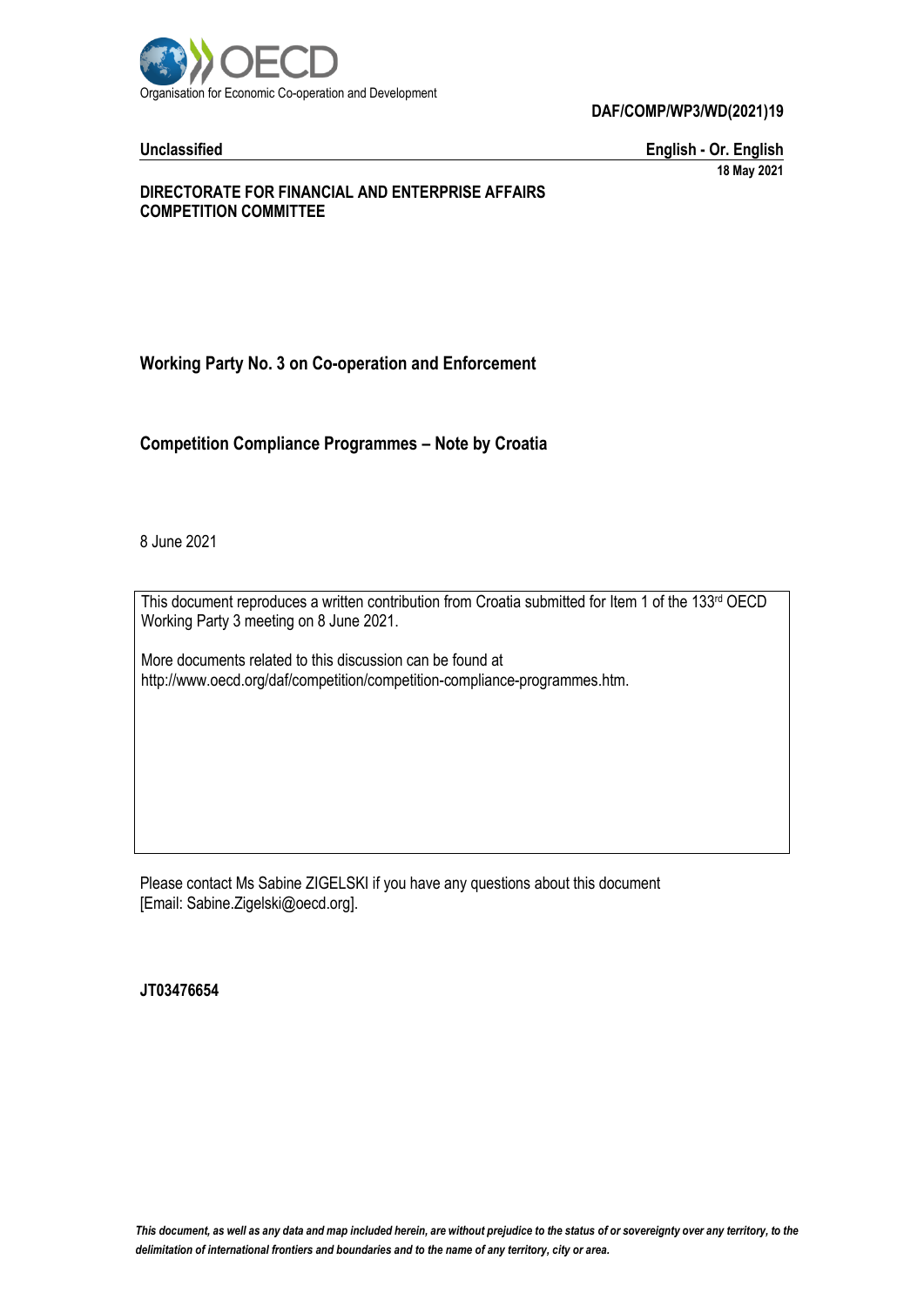# *Croatia*

# **1. Introduction**

1. Enforcement of competition law and its effective implementation would be difficult to achieve without constant competition advocacy efforts from competition authorities and without awareness of undertakings about benefits of competition. There are several competition advocacy activities of competition authorities that contribute to this goal such as legal opinions on the conformity of laws and other legislation with competition rules, lectures, cooperation with different stakeholders, awareness raising campaign, communication strategy, market studies, publications on different topics in competition law, regular update of competition law practice on web site and in the newsletter, etc. From the side of undertakings, competition compliance programs present a very good instrument which can help to prevent any competition law infringements by educating internally its staff (management and employees) about competition law. In that respect, compliance programs can be seen as complementary tool for public enforcement of competition law.

2. This contribution describes compliance programs, their relevance for deterrence and for promotion of competition and it explores their characteristics of effective compliance programs. Furthermore, it looks at the practical experience of Croatian Competition Agency (further: CCA) of using compliance programs as measures in commitment cases and it continues with presenting more competition advocacy and compliance efforts undertaken by the CCA. Finally, this contribution looks at some new possible approach in competition compliance.

# **2. Compliance programs-important element for deterrence and promotion of competition**

3. Compliance programs are seen as set of rules and recommendations for doing business with the aim to ensure compliance with competition law. In practice, companies often develop such programs after some past infringements or fines have been imposed. Also, more and more, such programmes are seen as an essential element of good corporate governance, professionalism and good will of the company. Usually the compliance programs of undertakings are defined as formal analysis of procedures and conduct of undertaking with main goals: a) to establish if there are risks of potential infringement of competition law in doing business and if so, to remove those risks; b) to educate and train employees how to conduct business without breaching competition law and in case of doubt to seek advice and apply relevant previously established procedure; c) education of management of the company on all levels to develop personal responsibility for their own conduct and for the conduct of their employees in line with competition law; d) internal code of conduct.

4. Effective compliance programs can be seen as a path to effective competition but only if they are constantly applied by undertakings and not being just another internal document of the undertaking. In other words, the quality of a compliance programme is marked by its effectiveness. The question is then, what is good compliance program and how to assess it? Such compliance program is well elaborated, usually consists of written part and practical part like internal seminars or workshops about doing business in compliance with competition rules.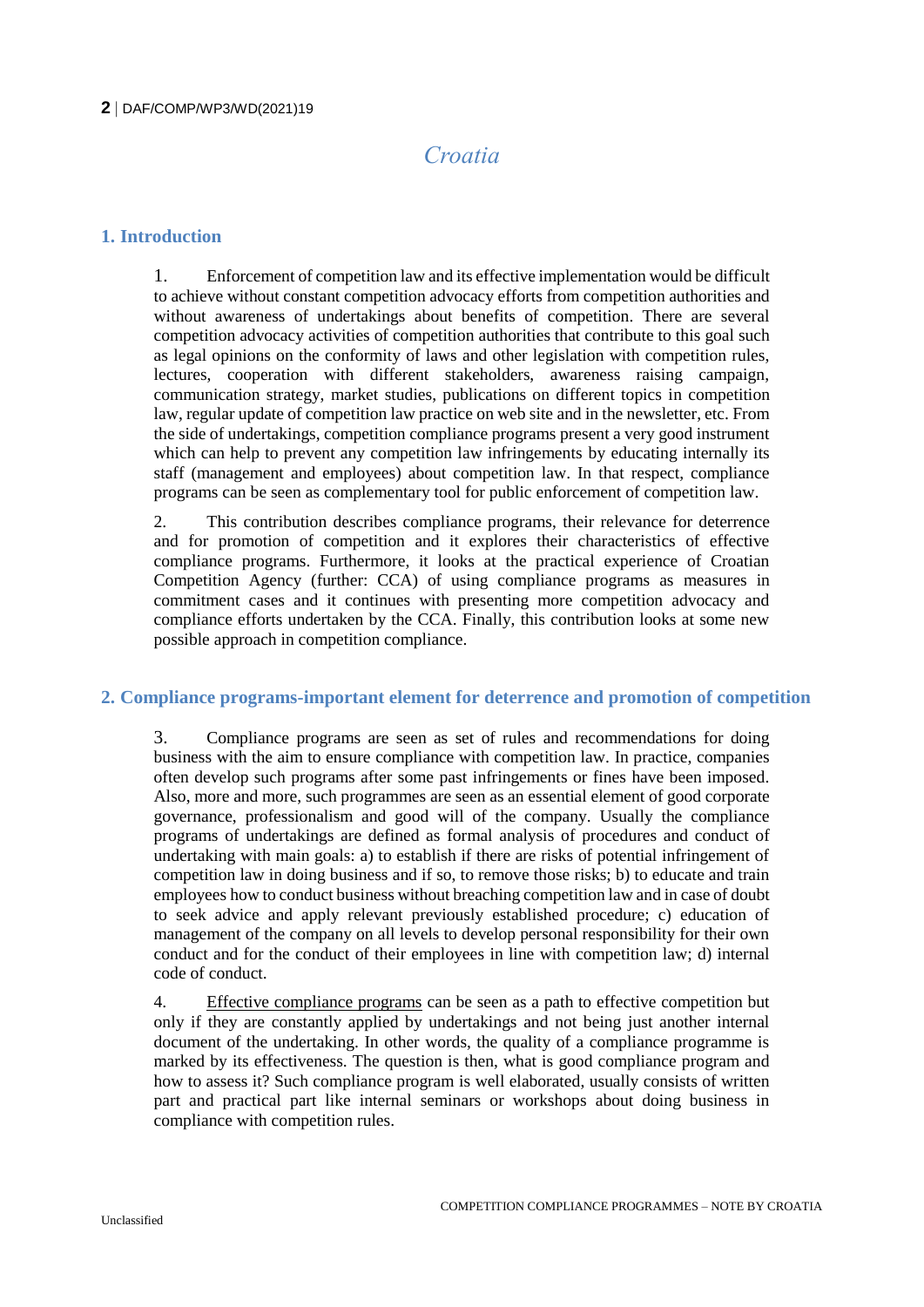5. There are some elements which can serve as criteria when assessing quality and effectiveness of compliance programs. First of all, compliance program has to be adapted to this particular undertaking and its size, type of business, position of the undertaking on the market and frequency of contacts with competitors. It has to be formulated with clear and simple language adapted to each employee of the undertaking. The successful compliance program should identify the potential risks, in other words, it should be based on the analysis of areas of business where most danger of breaching competition law can occur.

6. Then, good compliance program should contain main competition law postulates, description of purpose of competition law, its importance and the reasons why it has to be enforced and respected with emphasis on the costs of non-compliance for the undertaking.

7. Furthermore, compliance program should have clear plan of education for employees and management, some form of internal check list to establish if some conduct is aligned with competition rules or not. Internal acts of acknowledgement by staff and consideration of compliance efforts in staff evaluation could be included such as confirmation of the staff that they received the education materials, attendance lists of trainings, tests after trainings to check the knowledge after the training, certificates of compliance after passed exams etc. There should be also system of internal whistleblowing with monitoring in place. The staff of the undertaking need to know whom to contact and in what form when potential situations of conflict occur. To that end it is useful for undertaking to appoint a compliance officer who directly reports to the company's management.

8. Last, but not least, there has to be visible, strong and continuous commitment to the compliance program by senior management of the undertaking as an important element of creating a culture of respect for competition law by the undertaking.<sup>1</sup>

9. Another issue is if the competition authorities should assess compliance programs and to which extent?

10. Obviously when compliance programs are used as a commitment measure or as mitigating circumstance for lowering the fine in the competition law proceeding, some assessment from the competition authorities should be in place. In this case, above explained elements can be used. However, it should be left to each undertaking to develop appropriate strategy and adjust its compliance program to its needs for compliance depending of its internal structure, business activities and other elements specific for that undertaking. The competition authorities should give some advice or guidance but it should not be the task to approve or assess the quality of compliance programs due to the explained reason that they have to be company specific.

11. The approach towards compliance programs varies from country to country, in Croatia it is mostly used as a measure in commitment cases of alleged abuse of dominant position or prohibited agreements, but not cartels. The compliance programs are not used as mitigating circumstance which would lower the fine of the undertaking. Namely, the existence of a compliance programme is not enough

 $<sup>1</sup>$  Some of mentioned elements are also described in the brochure from European Commission DG</sup> Competition "Compliance matters", [https://op.europa.eu/en/publication-detail/-](https://op.europa.eu/en/publication-detail/-/publication/78f46c48-e03e-4c36-bbbe-aa08c2514d7a/language-en) [/publication/78f46c48-e03e-4c36-bbbe-aa08c2514d7a/language-en](https://op.europa.eu/en/publication-detail/-/publication/78f46c48-e03e-4c36-bbbe-aa08c2514d7a/language-en)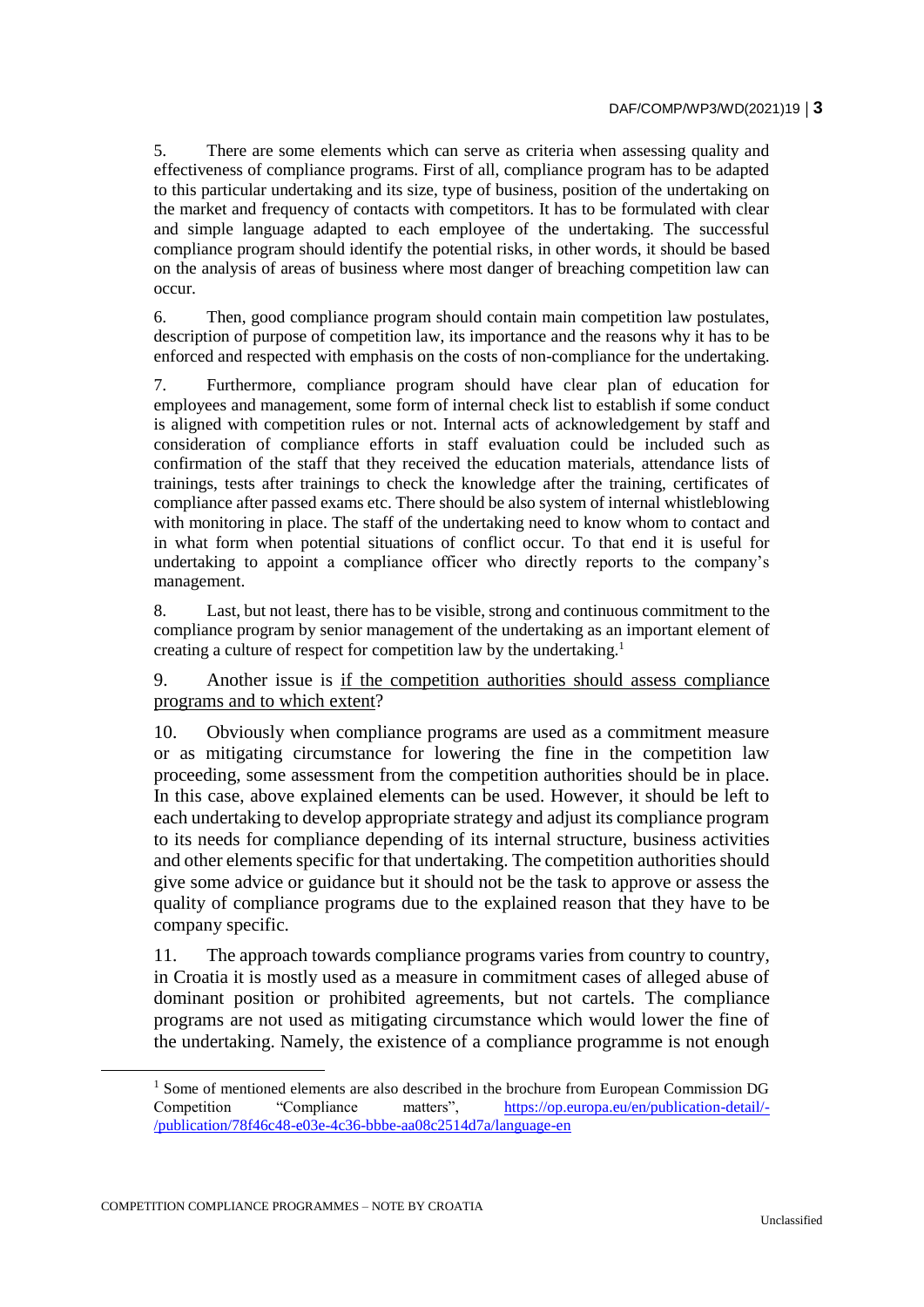to counter the finding of an infringement of competition law. Moreover, in this case the undertakings with compliance program should not expect to get reduction in fines because they should have complied with competition rules. The purpose of compliance programme should be to avoid an infringement from the start. Thus, the compliance programs of undertakings should be supported by competition authorities as a preventive tool but not as a guarantee of reduced fine or excuse for an infringement.

# **3. Practical experience of the CCA in using compliance programs as measures in competition law enforcement**

12. There is no direct reference on compliance programs in Croatian Competition Law but the CCA considers compliance with competition rules crucial for effective public enforcement. Having that in mind, it is important that competition authorities also support undertakings in their endeavours to do business in line with competition rules. For that purpose, the CCA published Guide for compliance programs called "*Practical Guide for undertakings to establish a Competition Compliance Programme*". This Guide is published on the CCA's website in order to prevent the behaviour of undertakings contrary to the rules of competition and it is modelled on the practices of the European Commission and other national competition authorities. It is a practical guide with simple instructions for creating individual compliance programmes in order to ensure that undertakings behave in accordance with the competition rules. The Guide consists of five parts: Basic principles of competition, Prevention, Identification of risks, Risks management and Recommendations.<sup>2</sup>

13. Like in some other countries, the trend to increasingly use compliance programs in competition cases is also present in the practice of the CCA. The compliance programs are used mostly as a commitment measure in the alleged cases of prohibited agreements but not for cartels. Cartels as hard-core restriction of competition should be punished with significant fine and some additional benefits of for example, lowering the fine due to existence of compliance program is not appropriate. Especially taken into account that leniency and settlement already enable the cartelists to benefit from reduction of fines. Hence, in practice of the CCA, the compliance programs are applied as commitment measures mostly in non-horizontal agreements where the problematic provisions in the agreements have already been changed and then the compliance programs with education in competition law for employees of the undertaking in question are determined as additional measure in the final decision of the CCA.

14. Examples of some of those cases are shortly presented in the continuation of this contribution.

# **3.1. CCA vs. Coca cola HBC Croatia**

15. The CCA started ex officio proceeding on 20 February 2019 on the basis of both Article 8 (prohibited agreements) and Article 13 (abuse of a dominant position) of the Competition Act.

<sup>2</sup> Practical Guide for undertakings to make Compliance Program at CCA's web site: [http://www.aztn.hr/ea/wp](http://www.aztn.hr/ea/wp-content/uploads/2015/05/compliance-with-competition-law.pdf)[content/uploads/2015/05/compliance-with-competition-law.pdf](http://www.aztn.hr/ea/wp-content/uploads/2015/05/compliance-with-competition-law.pdf)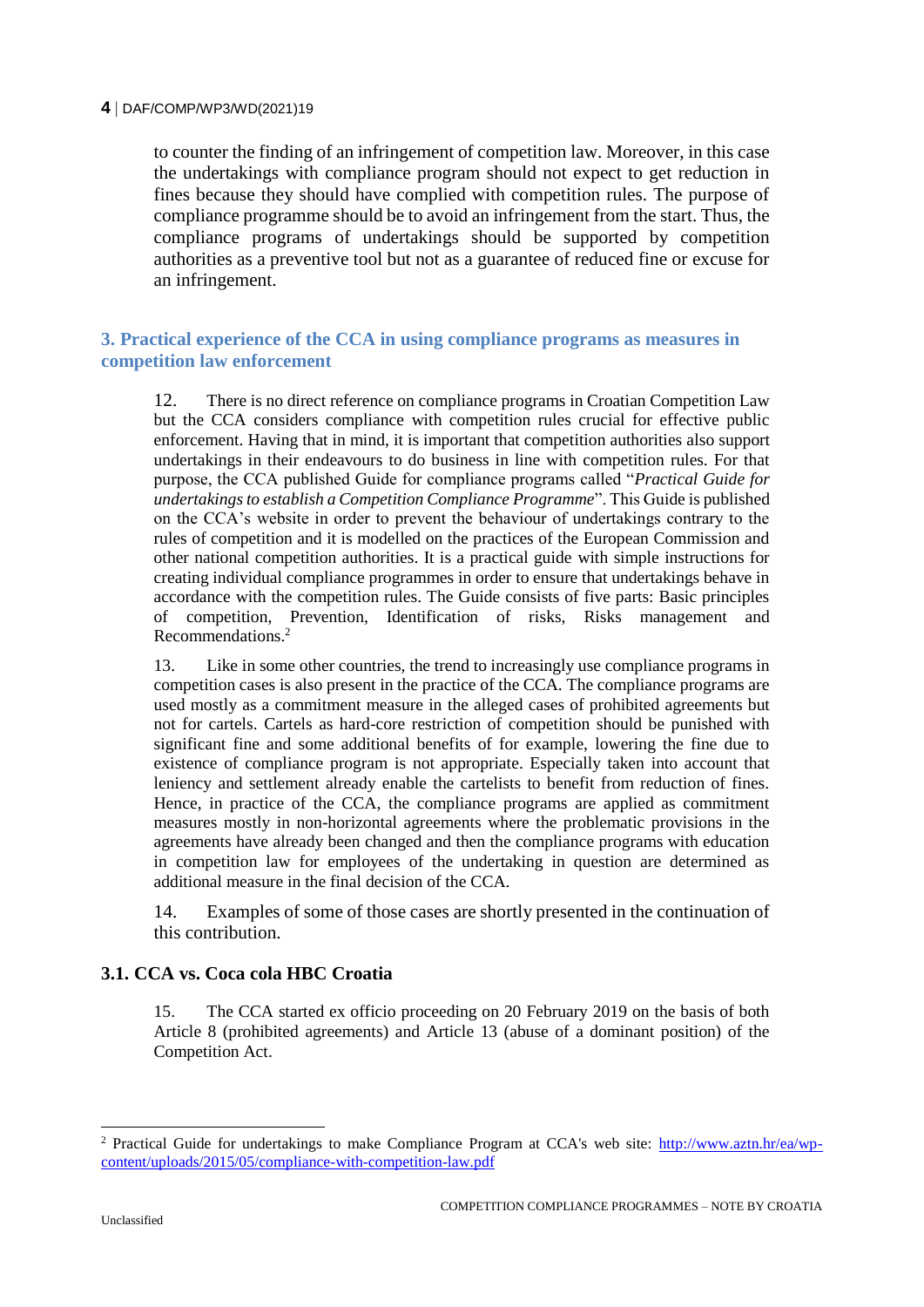16. The agreements between Coca-Cola and its customers in the HORECA channel contained exclusive purchasing obligations that had as their object or effect the exclusive purchasing of Coca-Cola products.

17. The provisions contained an obligation which made the buyer purchase all his requirements in fruit juices, ice teas, energy drinks and mineral waters exclusively from the brands in Coca-Cola range of products, at the same time imposing the obligation on the buyer to constantly offer the whole product assortment of Coca-Cola carbonated beverages but also all of its new products in this category of soft drinks. In turn, the buyer was entitled to an agreed incentive.

18. The Coca-Cola also concluded agreements with other catering facilities imposing the obligation on the buyer to exclusively stock and offer to its customers the Coca-Cola products (fruit juices, ice-teas, energy drinks and mineral waters) as long as the agreement is in force.

19. At the early stage of the proceeding Coca-Cola voluntarily committed to revise all the business agreements with its buyers in the HORECA channel within set period of time. The CCA adopted decision on 29 November 2019 by which it accepted commitments and closed the infringement proceeding.<sup>3</sup>

20. One of the commitments offered and accepted by the CCA included the obligation to introduce a separate compliance programme and to carry out the compliance training for its employees in the area of competition rules. In July 2020, Coca Cola submitted evidence on compliance with measures including special compliance program of Coca Cola about doing business in line with competition rules and training program for education in competition law for employees of Coca Cola. This training program will be obligatory for the employees on all levels relevant for doing business in HORECa channels and it will be repeated yearly during five years.

# **3.2. Other relevant cases**

21. In the course of last two years, the CCA opened cases against several companies for establishing prohibited agreements and/or abuses of dominant position. Some of those cases are still ongoing but they are in their final stages where the commitments decisions have been adopted. However, evidence on the implementation of undertaken measures in those cases are still pending so description can be given without the specific references. The common link between those cases is that they all offered and the CCA accepted compliance programs and elaborated training programs as commitments measures.

22. In one case, the undertakings offered to prepare and send to the CCA the Manual on compliance of business with competition rules, the list of employees who participated in the training on compliance with competition rules when doing business, examples of completed exams about competition law by employees, examples of statements on compliance and completed trainings from employees and decision on the nomination of contact person for checking compliance of conduct with competition law.

23. Similarly, in another case, the undertaking committed to adopt very detailed and comprehensive competition compliance program which will include relevant

<sup>3</sup> Case CCA vs. Coca Cola HBC Croatia*,* more details on commitments and on the case can be found on the web site of the CCA: <http://www.aztn.hr/en?s=Coca+Cola> ; [http://www.aztn.hr/en/cca-accepts-committments-offered-by](http://www.aztn.hr/en/cca-accepts-committments-offered-by-coca-cola-hrvatska/)[coca-cola-hrvatska/](http://www.aztn.hr/en/cca-accepts-committments-offered-by-coca-cola-hrvatska/) Also, earlier contribution from Croatia "Using market studies for tackling emerging competition issues" for OECD Competition Committee, December 2020 contains description of this case.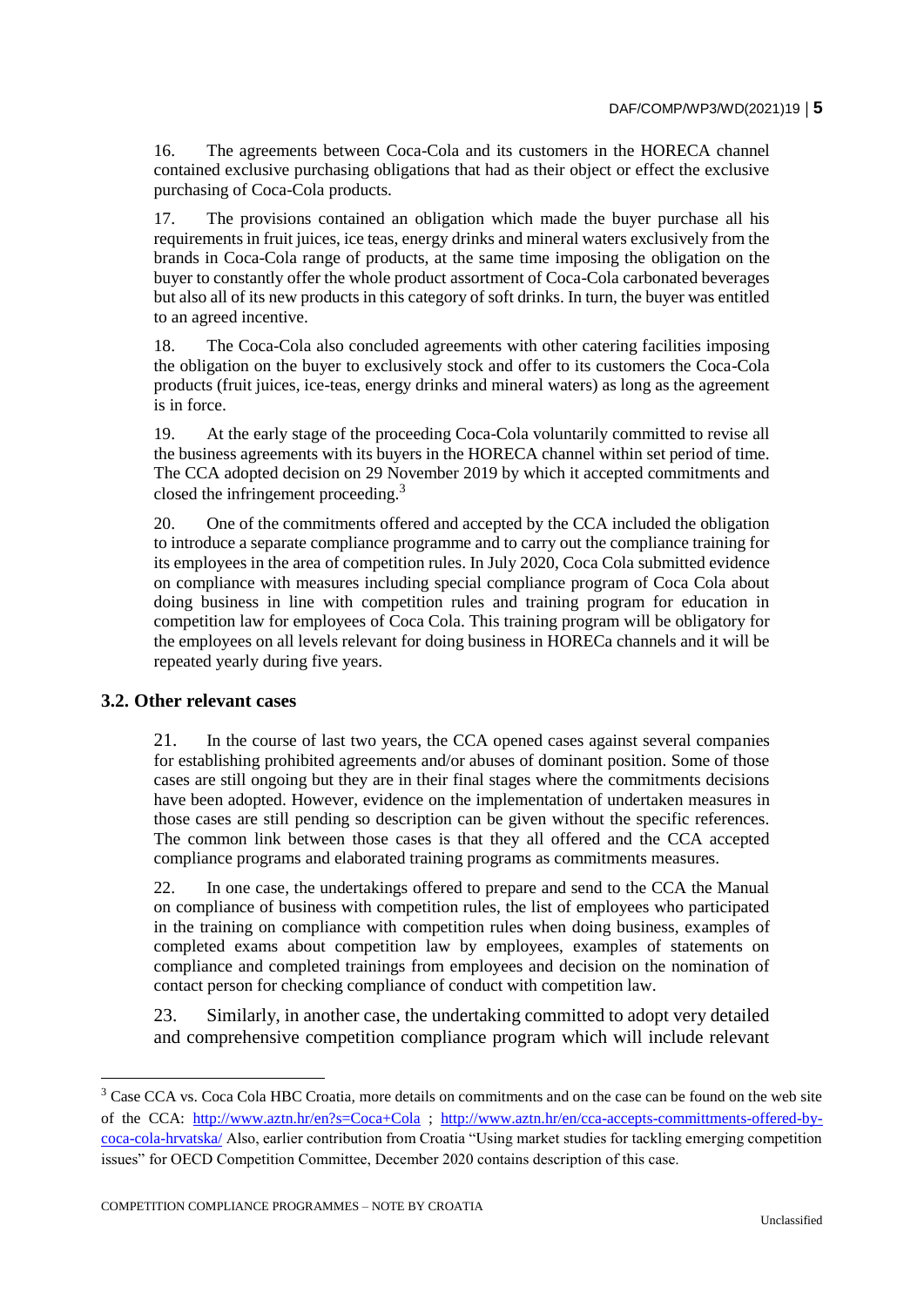competition law topics like goal of competition, forms of competition law infringements, rebates in competition law, exchange of information, public procurement and competition law, surprise inspections, identification of risks, prevention, obligations and responsibilities of staff from the program. In addition, the adoption of separate internal act about importance of competition law is envisaged as well as regular internal training for employees about main principles of competition law and about new changes in the national and EU competition legislation.

24. It should be noted that in those cases the CCA requested not only the text of the compliance programs and training programs but also the evidence that measures are implemented, that employees really attended the trainings and are made aware of competition compliance program, competition law and the behaviours which may jeopardise the compliance with competition rules. Such evidence contains for example, training program plan for couple of years, attendance lists from held trainings, exams took by all employees (in case of smaller undertaking) etc.

# **4. Compliance advocacy initiatives of the CCA**

25. Besides described Guide for compliance program "*Practical Guide for undertakings to establish a Competition Compliance Programme*", the CCA puts lot of efforts in other competition advocacy initiatives. The CCA promotes competition with the transparency of its activities and decisions, opinions and annual reports published on its website and through the available communication channels based on the CCA Communication Strategy.

**26.** On its website the CCA continuously publishes relevant articles written by its experts and press releases drafted by its communication officer. Its experts answer inquiries from the media, journalists, organise occasionally press conferences, publish the monthly e-bulletin and other guides and participate in conferences and workshops covering specific matters in the area of competition law and policy.

27. Competition compliance remains the priority of the CCA through its opinions on laws and bye-laws and other activities preventing anti-competitive practices. With regard to this competition advocacy activity, the CCA is very active and it issues a large number of legal opinions every year.

28. The CCA issues a monthly electronic Newsletter called *AZTN INFO* presenting its work and its most important decisions and investigations for the current month together with an overview of interesting news from the European Commission and other EU national competition authorities. The application to receive the E-Newsletter is very simple, by email so broad range of stakeholders can obtain it.

29. One of the good examples of creating an effective dialogue with the business community to encourage them to comply with competition rules and to adjust their behaviour on the market in line with competition rules is the publication of guides and brochures for undertakings available on the web site of the CCA. For instance, a short guide for undertakings in detecting and reporting bid-rigging has been produced providing simplified indicators to help identify potentially prohibited agreements in a bidding process.<sup>4</sup> Another simple brochure is called "*No to Cartels*" with 10 key questions and

<sup>4</sup> Short Guide for detecting bid rigging, CCA: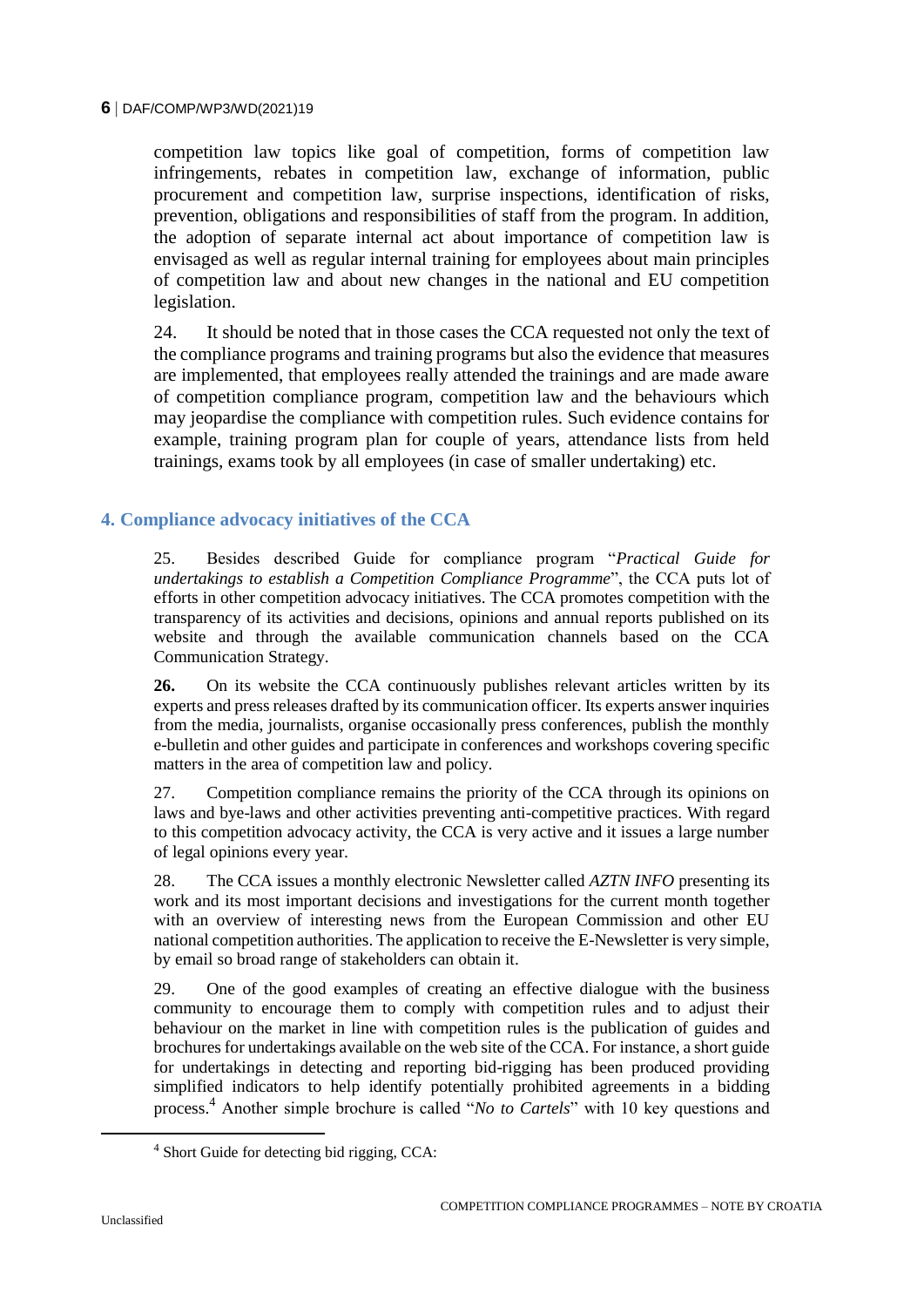answers about cartels.<sup>5</sup> Both of these brochures are available also in hard copy so they can also be distributed during some competition law related events (conferences, seminars, roundtables).

30. Role of associations in promoting competition compliance is also very important especially taking into account that exactly within auspices of certain associations of undertakings often prohibited agreements had been concluded. With the aim of educating its members about competition rules, associations should also engage in promotion and education activities. The CCA has very good experience in long term cooperation with chamber of commerce which produced several joint workshops, conferences and seminars about different competition law topics aimed at large scale of stakeholders (undertakings, lawyers, judges, other associations, public administration, general public, academia, journalists). Another good example of competition compliance promotion is cooperation with universities (Faculties of Law and Economy in Zagreb and other Croatian cities) where experts from the CCA often teach students about competition law and professors participate in events about competition law organized by the CCA. Finally, it is very useful to have special association in the form of NGO whose aim is to promote competition law and policy and build the network of competition law specialists. In Croatia, this is Croatian Competition Law and Policy Association (HDPPTN) as an umbrella national association established to promote, develop and promote competition law and policy, as well as to bring together national and international competition law experts.<sup>6</sup>

# **5. New approach in competition compliance**

31. The existing compliance programs and advocacy activities have to follow future developments. Primarily, they will have to be more adapted to digital environment, classical advocacy tools might not be effective anymore. Covid 19 pandemic showed this when suddenly whole business including competition advocacy activities had to move on line. It is thus to be expected that on line webinars on platforms or topical podcasts will remain new applicable competition advocacy tool.

32. Increase in damages claims can also have good impact on compliance behaviour of undertakings because they became aware that besides high fines from competition authorities, they can also face high amount of damages to pay. Although there is solid legal basis in force (Law on damages claims for breach of competition rules), the number of damages claims for competition law infringements is still very low in Croatia and often claims are submitted based on other grounds, such as claims for damages for unfair advertising or consumer protection.

33. In Croatian competition law system, there is no individual sanctions, only legal persons are fined for infringements of competition rules. Personal liability at least from person responsible for the actions of undertakings (directors) and measures like disqualification orders might be useful in relation to increasing compliance with competition law.

<sup>5</sup> No to cartels-10 golden questions: [http://www.aztn.hr/uploads/documents/novosti/ne\\_kartelima.pdf](http://www.aztn.hr/uploads/documents/novosti/ne_kartelima.pdf)

 $\overline{a}$ 

[http://www.aztn.hr/uploads/documents/brosure/vodic\\_za\\_narucitelje.pdf](http://www.aztn.hr/uploads/documents/brosure/vodic_za_narucitelje.pdf)

<sup>&</sup>lt;sup>6</sup> <https://hdpptn.hr/en/>